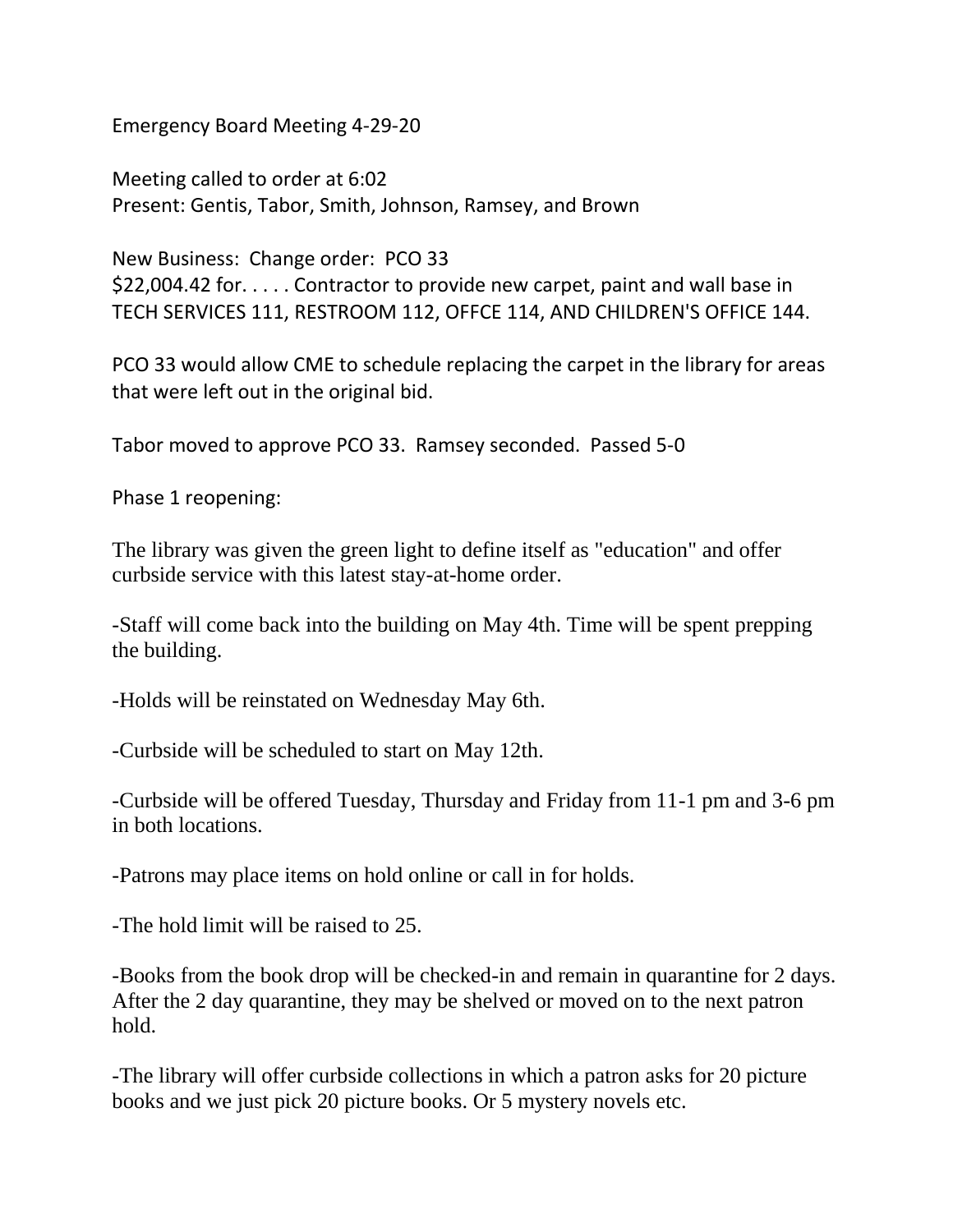-The holds notifications will be disabled and staff will call and schedule patrons for hold pick-ups.

-We will schedule pick-up times on an excel sheet on shared documents so everyone can schedule at the same time.

-The library will start taking holds on Wednesday, May 6th and schedule pick-ups to start on May 12th. Bluffton will have 10 spots every 30 minutes and Ossian will have 4 spots every 30 minutes.

-Before a pick-up time is scheduled, staff will make sure they do not owe for Lost items, if they owe for Lost items, the patron must pay for the items first or return them before they can schedule a pick-up time.

-We will take Name, Phone number and Library card number when scheduling hold pick-ups.

-Patrons will not be allowed to schedule their pick-up time until their items are trapped and are contacted by staff.

-All returns need to be returned in the book drop.

-Signs will direct patrons to curbside pick-up and then signs with instructions at the park spots for pick-up. Patron will call-in once they have arrived.

-Items will be checked-out and labeled at the delivery door before scheduled pick-up.

-Items will be placed in the patrons trunk, hatch or boot.

-If a patron does not have a car, there will be a drop zone table where they will call-in. They stand 6 feet from the table, the staff member drops the items backs away. Then the patron retrieves the items.

-Patrons will have it explained to them that they need to call-in once they arrive. If they they do not have a mobile phone, the person taking the call needs to note this on the schedule so the curbside carhops know to keep an eye out for someone not being served. If you see someone sitting in a spot and not calling in, please ask them what they need. They may have lost their phone or run out of minutes etc.